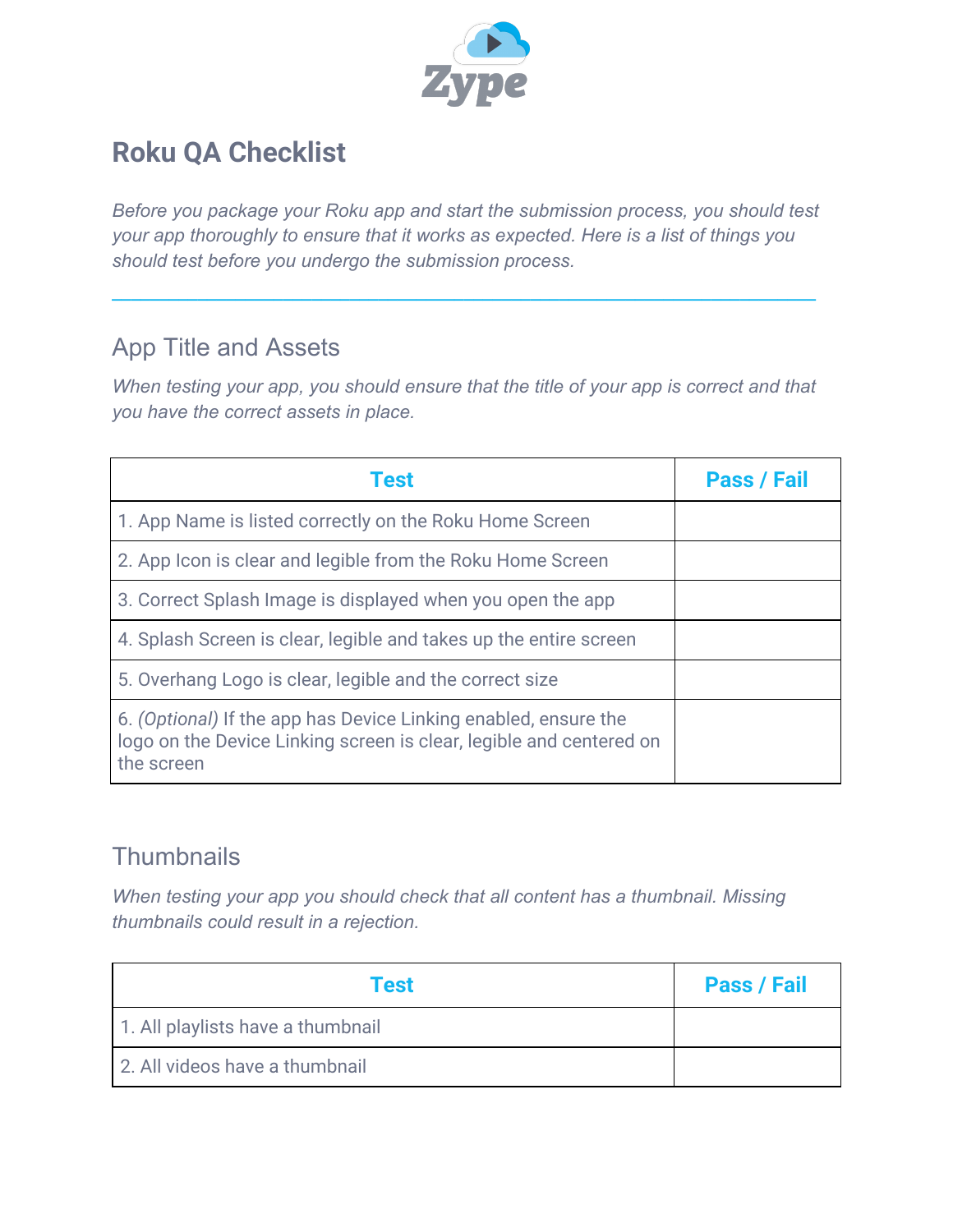

# **Content**

*When testing your app, you should test that all playlists and videos are showing up in the correct order, pulling the correct content and videos are searchable.*

| <b>Test</b>                                                                                                                     | Pass / Fail |
|---------------------------------------------------------------------------------------------------------------------------------|-------------|
| 1. All playlist titles are displaying (descriptions are optional)                                                               |             |
| 2. All videos have titles and descriptions                                                                                      |             |
| 3. When you click on a video thumbnail, the correct title and<br>description appear                                             |             |
| 4. Playlists are correctly nested and ordered as organized under<br>the primary playlist                                        |             |
| 5. Videos are displaying in the correct order within the playlist, and<br>no videos are missing                                 |             |
| 6. The image, title and description updates as you scrolls from<br>thumbnail to thumbnail                                       |             |
| 7. Test the Search functionality and ensure videos are searchable<br>within the app (click *Option to open up the menu options) |             |

# Playing Videos

*Most importantly, make sure to test that the videos are playable.*

| <b>Test</b>                                                                                     | Pass / Fail |
|-------------------------------------------------------------------------------------------------|-------------|
| 1. When you click <b>Play</b> , the video starts to play                                        |             |
| 2. If the video cannot play, the app does not crash (i.e. YouTube or<br>Vimeo PRO hosted video) |             |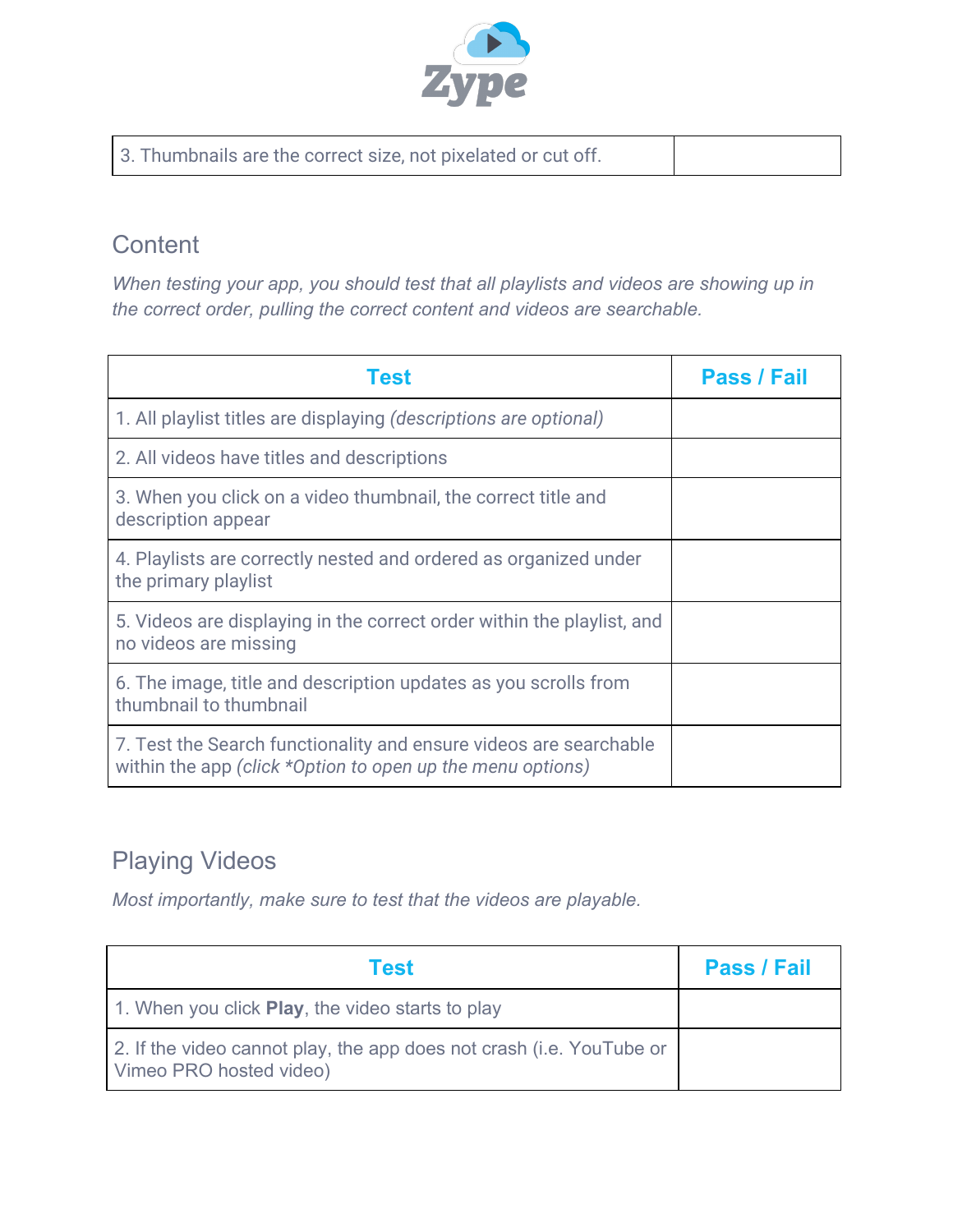

| 3. Video controls (i.e. pause, resume, fast forward and rewind)<br>work as expected                                                                                          |  |
|------------------------------------------------------------------------------------------------------------------------------------------------------------------------------|--|
| 4. Pressing the <b>back</b> button while the video is playing stops the<br>video and takes you back to the video info page                                                   |  |
| 5. After the video ends the app goes back to the video info page                                                                                                             |  |
| 6. If you leave the video after 30+ seconds, the Video Details page<br>shows a "Play from beginning" and "Resume playing" button                                             |  |
| 7. If you leave the app after playing the video for 30+ seconds and<br>navigate back to the video, the "Play from beginning" and<br>"Resume playing" buttons are still there |  |
| 8. Clicking Play from beginning starts the video from the<br>beginning                                                                                                       |  |
| 9. Clicking <b>Resume playing</b> resumes the video from the point you<br>left off                                                                                           |  |
| 10. After resuming the video and watching until the end, the <b>Play</b><br>from beginning and Resume playing buttons disappear                                              |  |

#### Deep Linking

*Roku requires every app to support deep linking, and our Roku app reference template have the proper support. To test deep linking, you can add Roku's Deep Linking Tester app HERE. For more information on deep linking, you can read Roku's documentation.*

The **contentID** is the ID of the video or playlist you are trying to open (IDs are found in the Zype platform at the bottom of Video Details or Playlist Details page).

| <b>Test</b>                                                                                     | Pass / Fail |
|-------------------------------------------------------------------------------------------------|-------------|
| 1. Deep linking without the <b>mediaType</b> or <b>contentID</b> opens the<br>app normally      |             |
| 2. Deep linking with an invalid video or playlist ID as the contentID<br>opens the app normally |             |